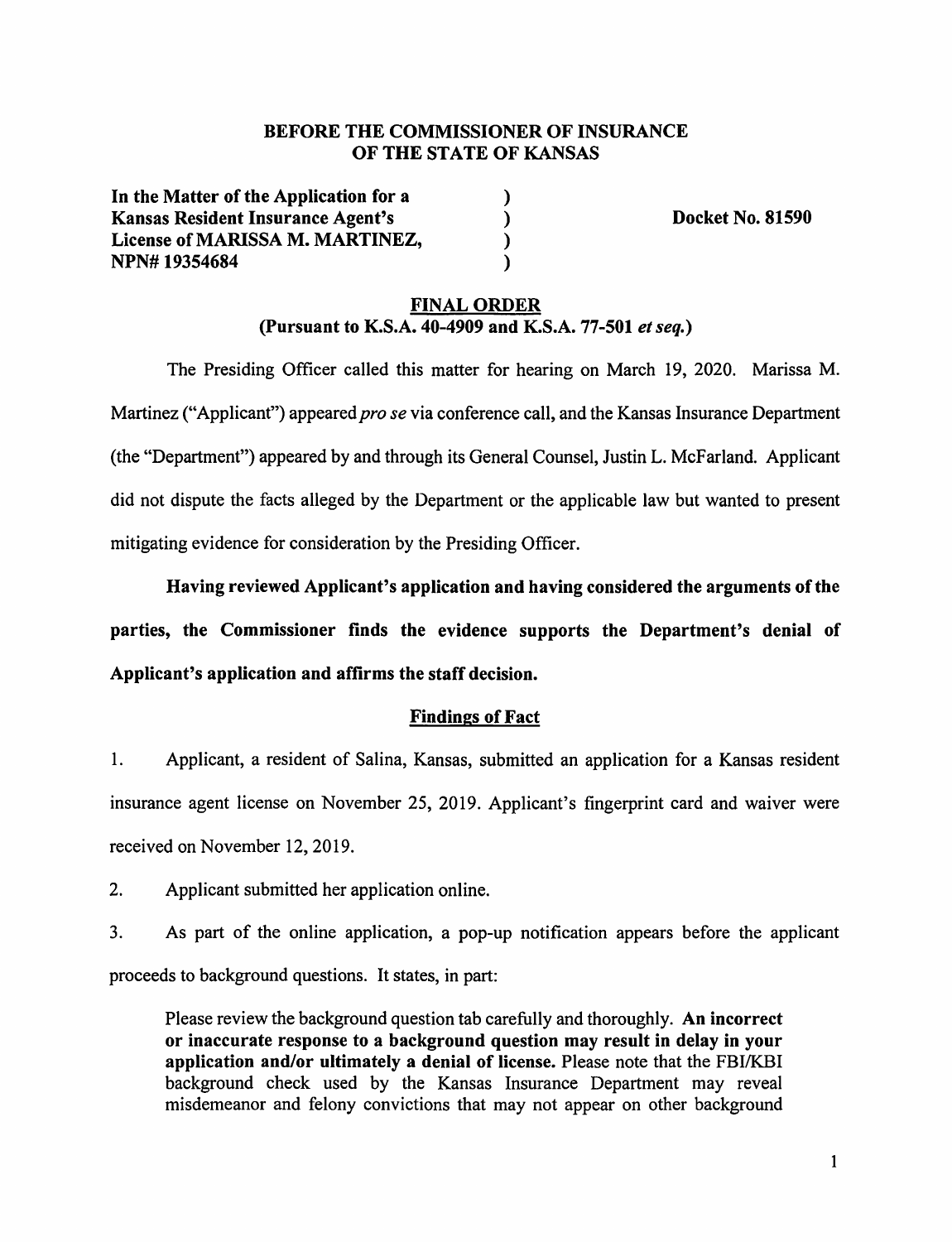checks. This includes those which may have been expunged or for which a diversion was received." [Emphasis added.]

The pop up notification also specifically advises:

Also note that *convictions or pending charges of driving without required vehicle liability insurance are not "traffic offenses" which may be excludes from disclosure. Any convictions or pending charges of driving without required vehicle liability insurance are required to be disclosed."*  (Emphasis added.)

4. The pop-up notification requires the Applicant to affirmatively acknowledge reading the

notification, which states:

"Click here to acknowledge that you read, understand and agree to the information on this page. Then click "continue."

5. The Applicant is not able to proceed to the background questions until clicking on the

acknowledgement box.

6. Background question la under item 38 of the application asks:

"Have you ever been convicted of a misdemeanor, had a judgment withheld or deferred, or are you currently charged with committing a misdemeanor?"

Applicant answered "no."

7. At the end of the application, the Applicant signed the Applicant's Certification and

Attestation portion of the application which states, in part:

The Applicant must read the following very carefully:

I hereby certify that, *under penalty of perjury,* all of the information submitted in this application and attachments is true and complete. I am aware that submitting false information or omitting pertinent or material information in connection with this application is grounds for license revocation or denial of the license  $\dots$ [Emphasis added.]

8. As part of the application process an applicant must be fingerprinted for purposes of a

background check and sign a fingerprint waiver agreement.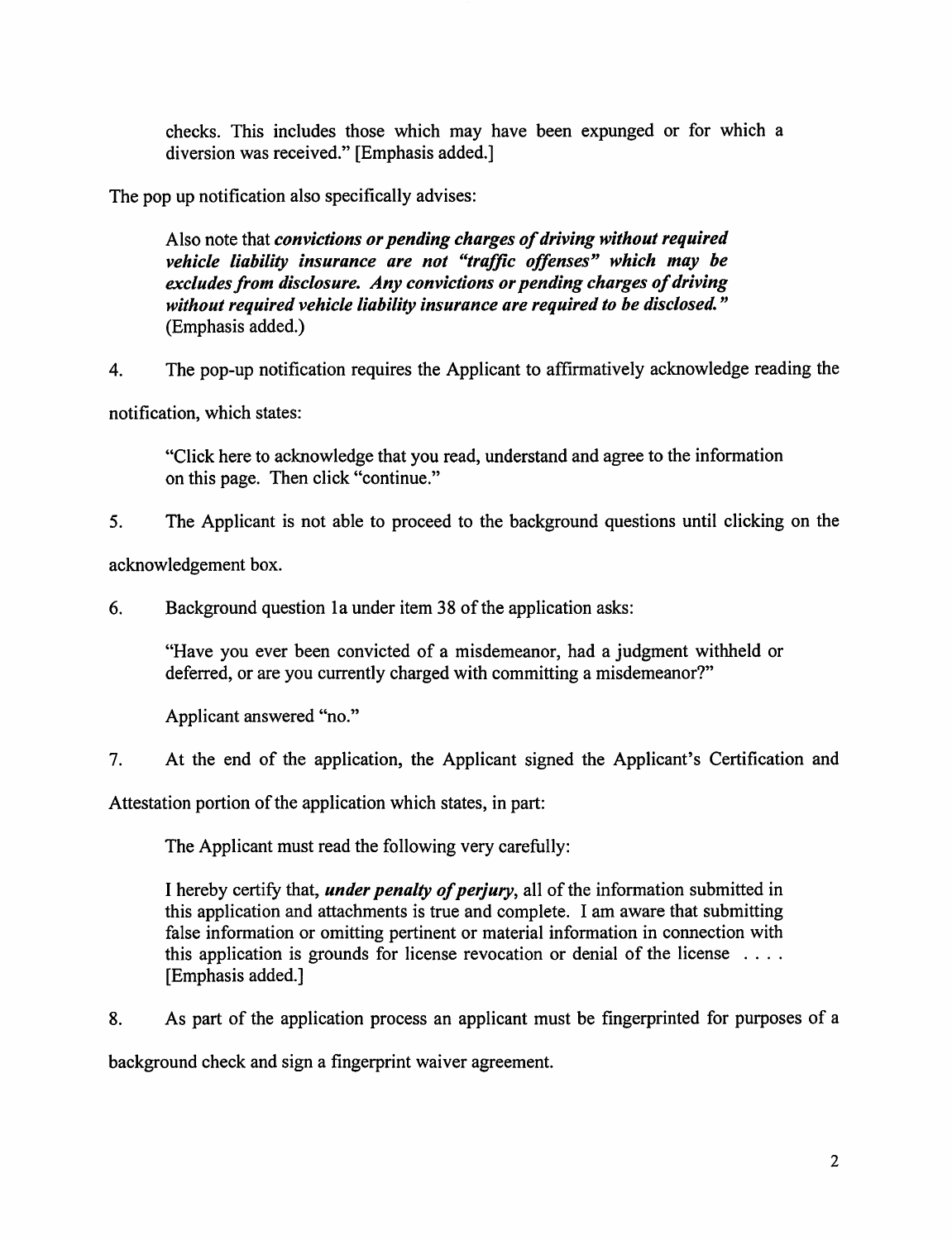9. The application requires that a written statement explaining the circumstances of any misdemeanor or felony conviction, along with the charging document and an official document showing the resolution of the charges, be included with the application.

10. The Department notified Applicant by letter dated December 12, 2019, that the application was missing documents and not complete.

11. Applicant provided the necessary documents on December 17, 2019, which showed the following convictions:

May 12, 2009, Salina Municipal Court, Case No. 09TRI1822, Driving without Liability Insurance (Misdemeanor).

May 28, 2009, Salina Municipal Court, Case No. 09TRl2303, Driving without Liability Insurance (Misdemeanor).

September 1, 2009, Salina Municipal Court, Case No. 09TRI4982, Driving without Liability Insurance (Misdemeanor).

September 13, 2010, Saline County District Court, Case No. 10CR1046, Violation protective order from stalking (Misdemeanor).

November 27, 2012, Salina Municipal Court, Case No. 12TRI7860, Driving without Liability Insurance (Misdemeanor).

12. By letter dated December 27, 2019, Department licensing staff notified Applicant that her application was denied pursuant to K.S.A.  $40-4909(a)(1)$ , based on Applicant's failure to provide complete and accurate information required by the Application, and K.S.A. 40-4909(a)(6) based

on Applicant's convictions.

13. Applicant filed a timely request for a hearing.

14. At the evidentiary hearing, Applicant testified that she did not believe her convictions for driving without liability insurance were considered criminal misdemeanors and she did not remember the conviction for violating the protection order, or did not believe it was a criminal offense. She does not remember the pop-up box specifying the information required on the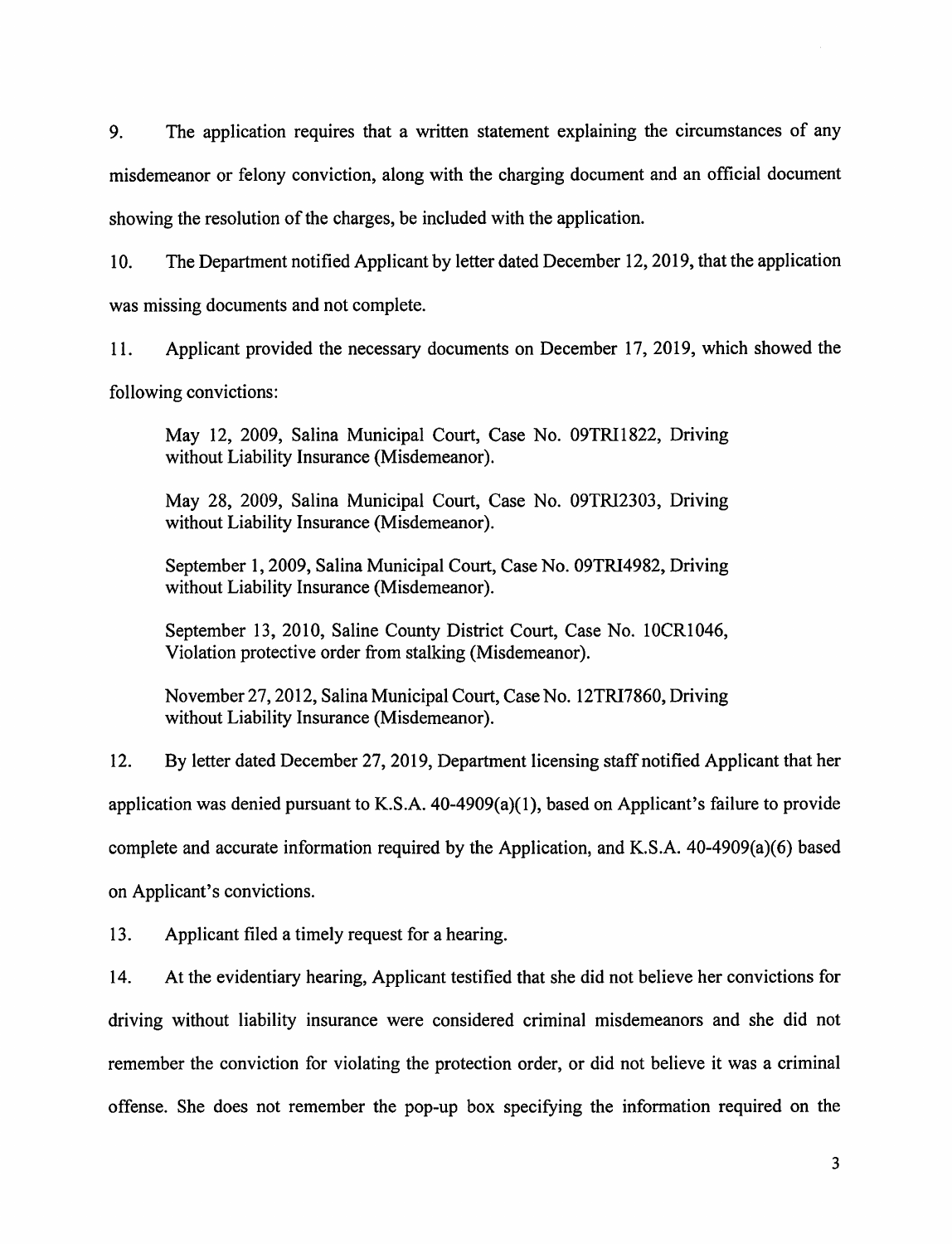application and did not intentionally omit the information. She has consistently maintained liability insurance since, and understands the seriousness of omitting the information.

15. Applicant testified that she was going through a hard time both personally and financially at the time of the convictions. She was a single mother and had prioritized working and getting her children to daycare over the risk of driving without liability insurance. She testified that the protection from stalking order and subsequent violation of that order was based on a bad relationship and immaturity. She testified that she separated herself from the people involved in the stalking order and has since been a responsible and productive member of her community.

16. Applicant testified that she is a mother of four, including one child with special needs, she is a full time student at Kansas Wesleyan University, going into her third year, and maintains a full time job. She is a productive member of her community and works hard to be a good person. 17. At the evidentiary hearing, Applicant's employer, licensed insurance agent James Judson testified on her behalf. Mr. Judson believes Ms. Martinez is hardworking, detail-oriented, trustworthy, diligent, kind, and an asset to his agency. He believes she contributes to his agency's success and is well-respected in the community. Mr. Judson believes that Ms. Martinez's omissions on her application were a simple oversight as a result of her putting her past behind her. Mr. Judson indicated that Applicant had passed the background check required by Farmers Insurance, and that she now carries more insurance than the state minimum for automobile liability. He wished to add that he "really believes in her."

18. Counsel for the Department asked the Presiding Officer to take into account that the Department requires candor and truthfulness when applicants complete licensing applications. In addition, the Department expects applicants to demonstrate that they have the ability to be precise and accurate in filling out applications for insurance coverage on behalf of consumers. The failure

4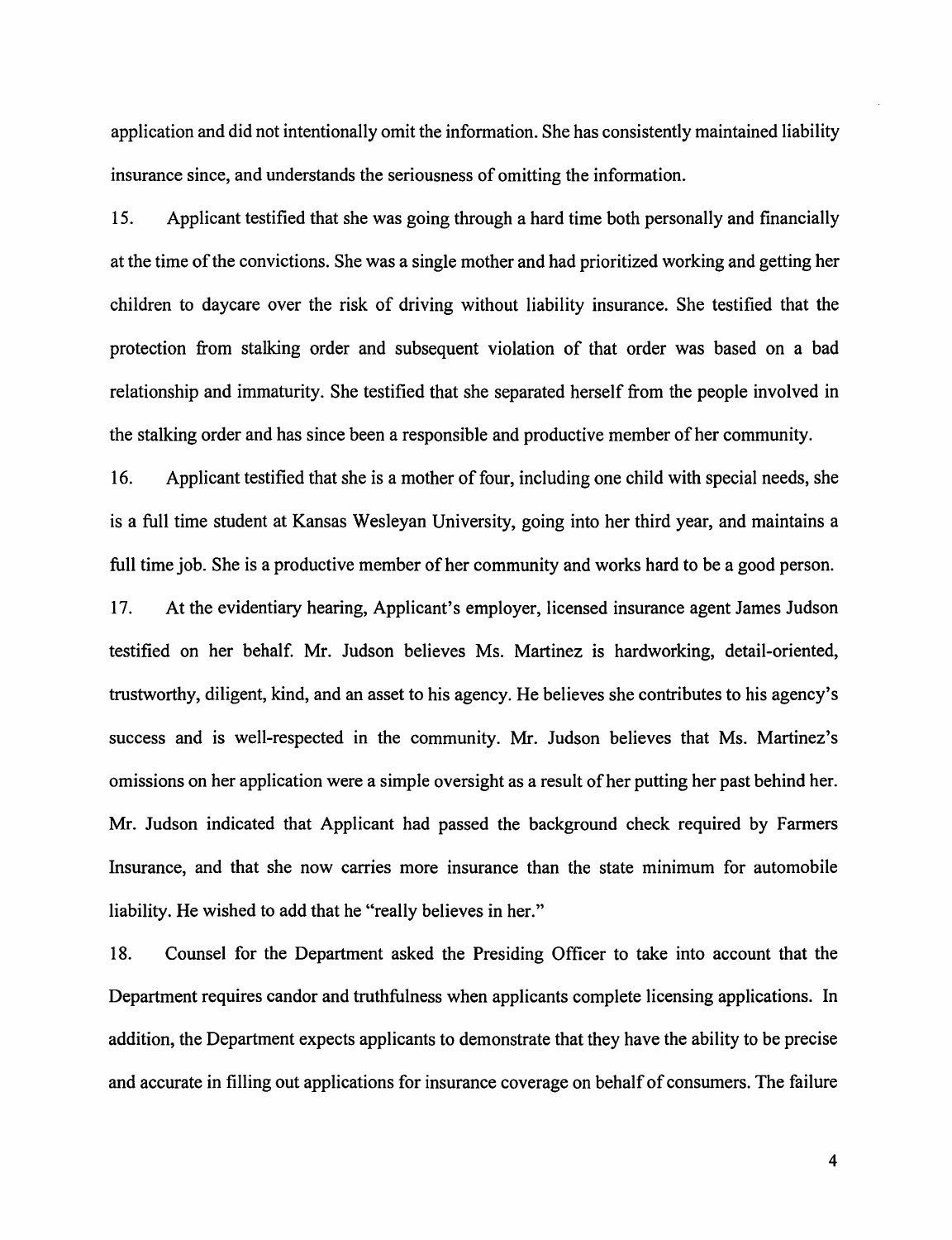to accurately and truthfully complete a licensing application creates a concern that the Applicant may not be accurate, precise and truthful in completing insurance applications for clients. Counsel stated that **K.S.A.** 40-4909 gives the Commissioner the discretion to deny applications based on the various reasons set forth in statute. Applicant marked "no" on her application despite her multiple misdemeanor convictions. Applicant had notice that she needed to read and review the background questions carefully.

19. Applicant acknowledged that she violated the statute when she answered "no" to question 1 a. She stated that she made an honest mistake and did not intentionally mislead the Department. She wishes for the Presiding Officer to take into account how she has lived her life for the past 8- 10 years and how she is providing for her family.

#### **Applicable Law**

20. Pursuant to K.S.A. 77-526(a), the Assistant Commissioner of Insurance acting on behalf of the Commissioner of Insurance as the agency head, as provided in K.S.A. 77-547, is empowered to render a Final Order.

21. Before approving an application for a Kansas resident insurance agent's license, the Commissioner has the statutory obligation to "determine that the applicant ... has not committed any act that is grounds for denial pursuant to this section or suspension or revocation pursuant to K.S.A. 40-4909, and amendments thereto." K.S.A. 40-4905.

22. Pursuant to K.S.A. 40-4909(a)(l), the Commissioner may deny, suspend, revoke or refuse renewal of the license of a person who has provided incorrect, misleading, incomplete or untrue information in the license application.

23. Pursuant to K.S.A. 40-4909(a)(6), the Commissioner may deny, suspend, revoke or refuse renewal of the license of a person who has "been convicted of a misdemeanor or felony".

5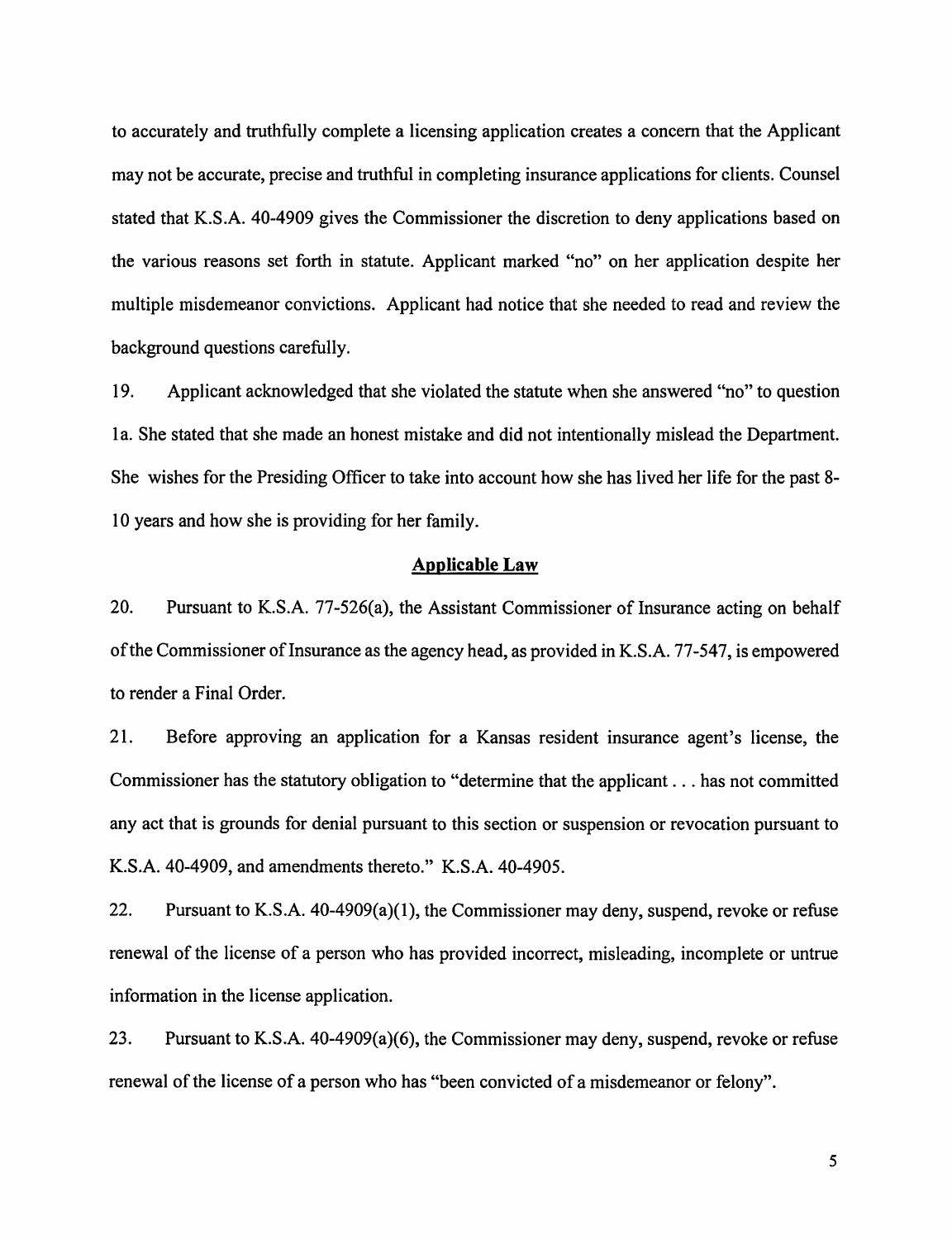24. The Kansas Supreme Court has not had occasion to discuss the factors the Commissioner should consider when exercising his or her discretion under K.S.A. 40-4909(a)(6). However, the Court has reviewed the denial of an application for a real estate license by the Kansas Real Estate Commission. See *In re Gates,* 273 Kan. 1025 (2002). The court noted that the rules adopted by the Kansas Supreme Court for the admission of attorneys are akin to the determination of whether a real estate license application should be granted or denied. The factors to be considered are:

- 1. the applicant's age at the time of the conduct;
- 2. the recency of the conduct;
- 3. the reliability of the information concerning the conduct;
- 4. the seriousness of the conduct;
- 5. the factors underlying the conduct;
- 6. the cumulative effect of the conduct of information;
- 7. evidence of rehabilitation;
- 8. the applicant's social contributions since the conduct;
- 9. candor in the admissions process; and
- 10. materiality of any omissions or misrepresentations.

25. The Commissioner considers the direction given on the exercise of discretion in determining whether a real estate license should be granted or denied to be applicable in the consideration of granting insurance agent licenses.

# **Findings of Fact and Conclusions of Law**

26. The Commissioner has jurisdiction over Applicant as well as the subject matter of this proceeding, and such proceeding is held in the public interest.

27. The Assistant Commissioner of Insurance, as the Presiding Officer, is acting on behalf of the Commissioner of Insurance as the agency head and is empowered to render a Final Order.

28. The Commissioner has considered the factors most favorable to Applicant. Specifically that Applicant testified that she did not realize that her multiple misdemeanor convictions were considered to be criminal convictions. The convictions are from 2009-2012 and this process revealed no recent legal actions. Applicant was only 23 years old at the time of the most recent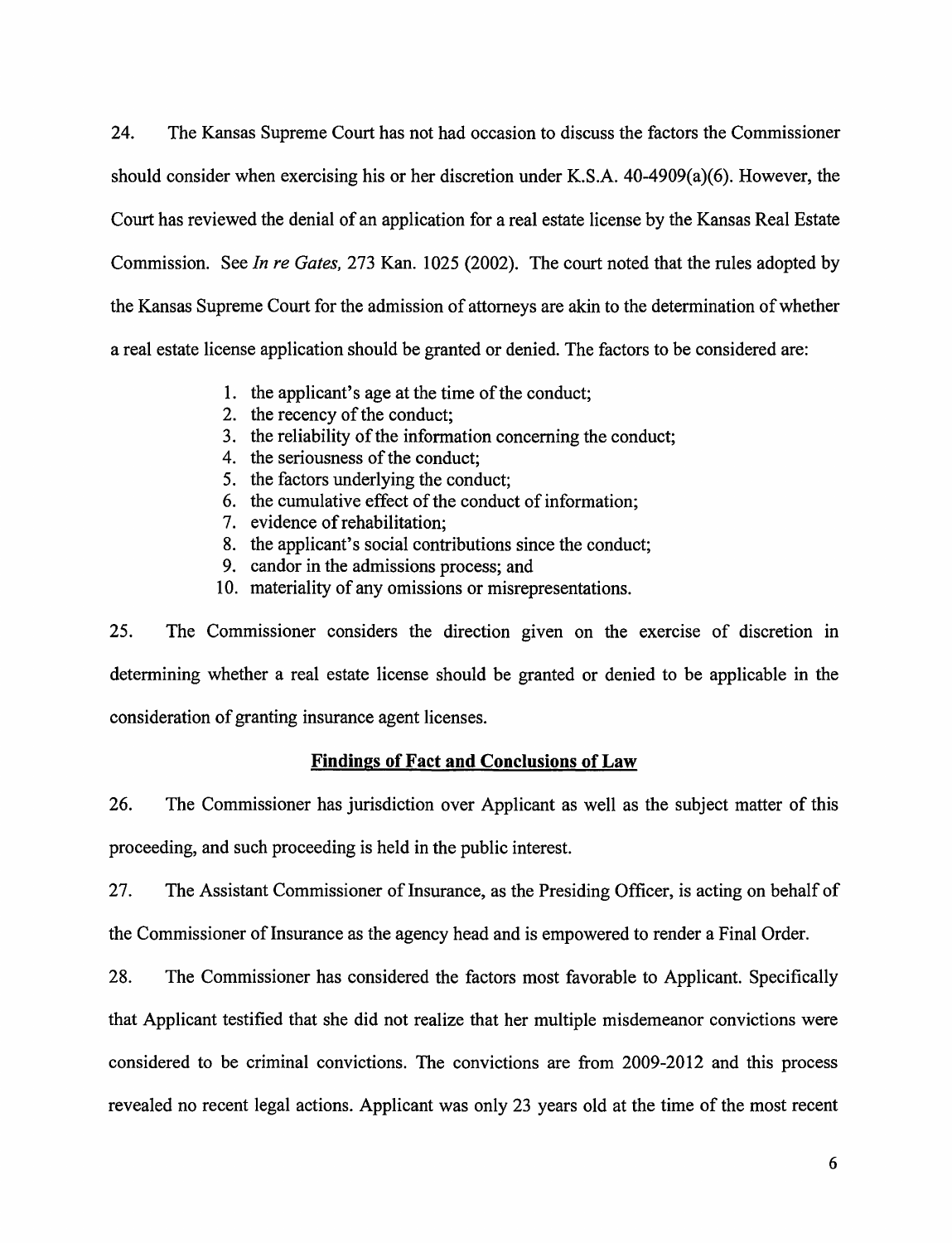conviction and there is no evidence that she has had any interaction with law enforcement since that time. Applicant promptly provided the requested documentation regarding the misdemeanors after being notified by the Department. Applicant is a full time student as well as full time employee, and is also a mother to four children, including one with special needs. Additionally, Applicant's employer testified on her behalf that she is well-regarded in her workplace and community.

29. There are separate and distinct actions by the Applicant which must be reviewed by the Commissioner in considering the factors that weigh most heavily against the Applicant. One type of action is the multiple misdemeanor convictions themselves, and the other is the Applicant's failure to honestly and accurately complete the background section of the application.

30. With regard to the misdemeanor charges, the factors that weigh against the Applicant include that there were four separate instances of driving without liability insurance as well as the serious nature of the violation of protection from stalking order. As a potential insurance producer, it is imperative that the Applicant can demonstrate financial responsibility and also understand the obligation to carry liability insurance in order to protect other drivers and the public. In regard to violating the protection from stalking order, the nature of the misdemeanor creates concern that the Applicant may have a problem with anger or personal boundaries.

31. The misconduct which is of most concern to the Commissioner is the Applicant's failure to disclose the misdemeanor convictions on her application. Such nondisclosure is taken very seriously by the Commissioner. The Applicant had specific notice from the online pop-up that care should be taken in completion of the background questions, and that disclosure of a misdemeanor conviction is required.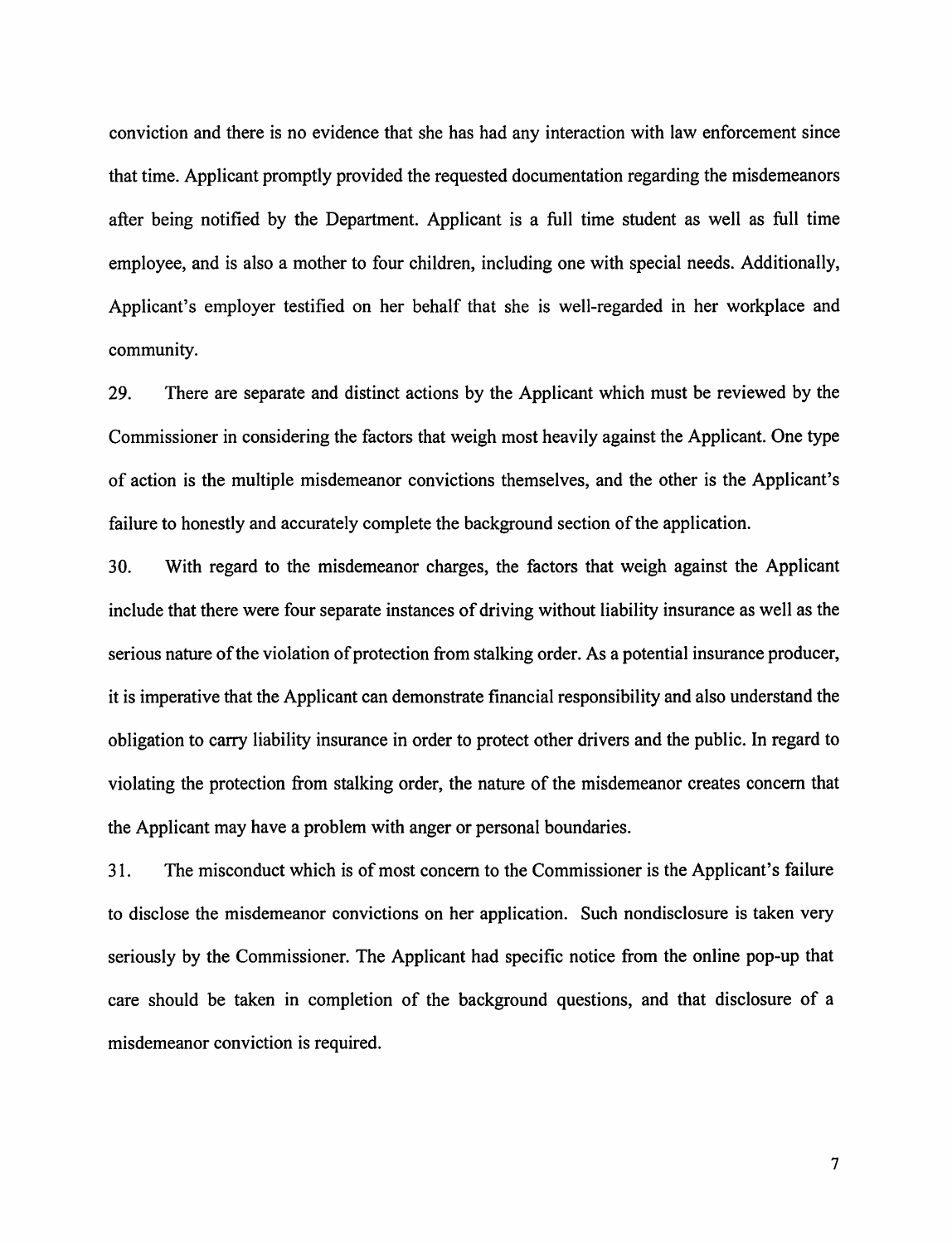32. Applicant's testimony that she did not understand the misdemeanors constituted criminal convictions is not credible. Some of the charges were adjudicated before a judge and she was given a suspended jail sentence and fine. It cannot be equated with something less than a misdemeanor, such as a parking ticket or traffic citation.

33. Applicants are specifically directed in the pop-up to contact the Producer Licensing Division if they have questions about answering background questions. Nothing in the record indicates she pursued this option. Finally, the Applicant certified under penalty of perjury that all of the information submitted in her application was true and complete.

34. Because the Department has been faced with increasing incidences of license applicants failing to disclose prior misdemeanor and felony convictions, it implemented changes to the online application process specifically designed to alert applicants of the need to exercise care in completing the background questions. Failure to give proper attention to the guidance and warnings in the pop-up has a direct bearing, in the opinion of the Commissioner, on whether an applicant can or will exercise the necessary care in completing applications for insurance clients, which could result in harm to such clients.

#### **Finding and Order**

Pursuant to K.S.A. 40-4909(a), the Commissioner finds that the factors favorable to the Applicant are outweighed by the factors unfavorable to the Applicant. Most importantly, the evidence indicates the Applicant did not exercise care in completing the application, did not disclose a recent misdemeanor conviction which was required, and did not understand the seriousness of certifying under penalty of perjury to the truth of statements that were not true. Therefore, the Commissioner has concluded that it is not in the interest of the public to issue an agent license to Applicant at this time.

8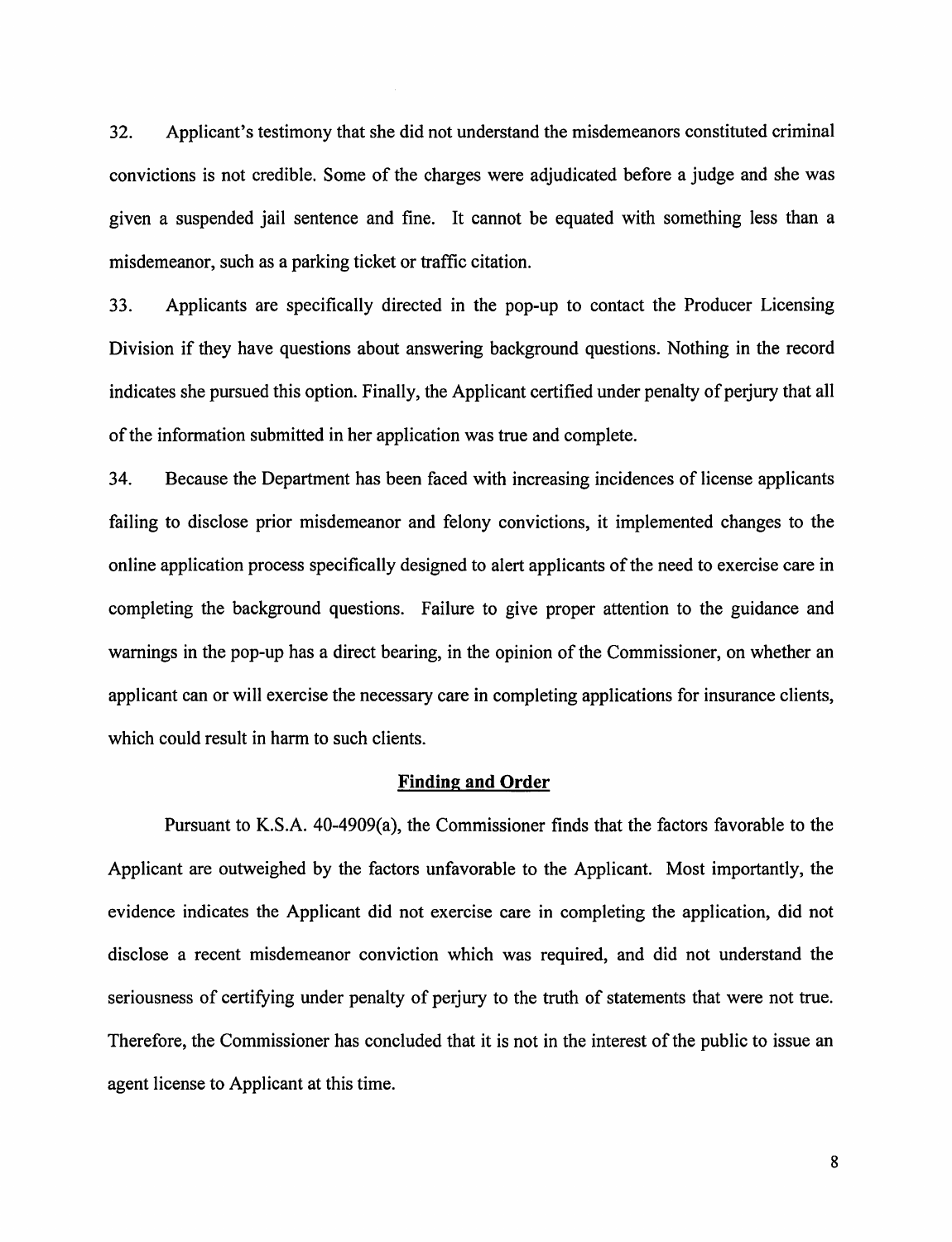## THE COMMISSIONER OF INSURANCE THEREFORE ORDERS IT THAT:

- 1. Denial of Applicant's application for a Kansas resident insurance agent's is AFFIRMED.
- 2. Pursuant to K.S.A. 77-415(b)(2)(A), this order is designated by the Department as **precedent.**

IT IS SO ORDERED THIS  $\frac{\partial \mathcal{U}}{\partial \mathbf{A}}$  DAY OF APRIL 2020, IN THE CITY OF TOPEKA, **COUNTY OF SHAWNEE, STATE OF KANSAS.** 



VICKI SCHMIDT COMMISSIONER OF INSURANCE

 $BY:$ 

Barbara W. Rankin Assistant Commissioner Presiding Officer

## **NOTICE**

Pursuant to K.S.A. 77-601 *et seq.,* Applicant is entitled to judicial review of this Final Order. The petition for judicial review must be filed within thirty (30) days of service of this Final Order (plus three [3] days for service by mail pursuant to K.S.A. 77-531 ). In the event Applicant files a petition for judicial review pursuant to K.S.A. 77-613(e), the Agency Officer to be served on behalf of the Kansas Insurance Department is:

Justin L. McFarland, General Counsel Kansas Insurance Department 1300 SW Arrowhead Rd. Topeka, KS 66604